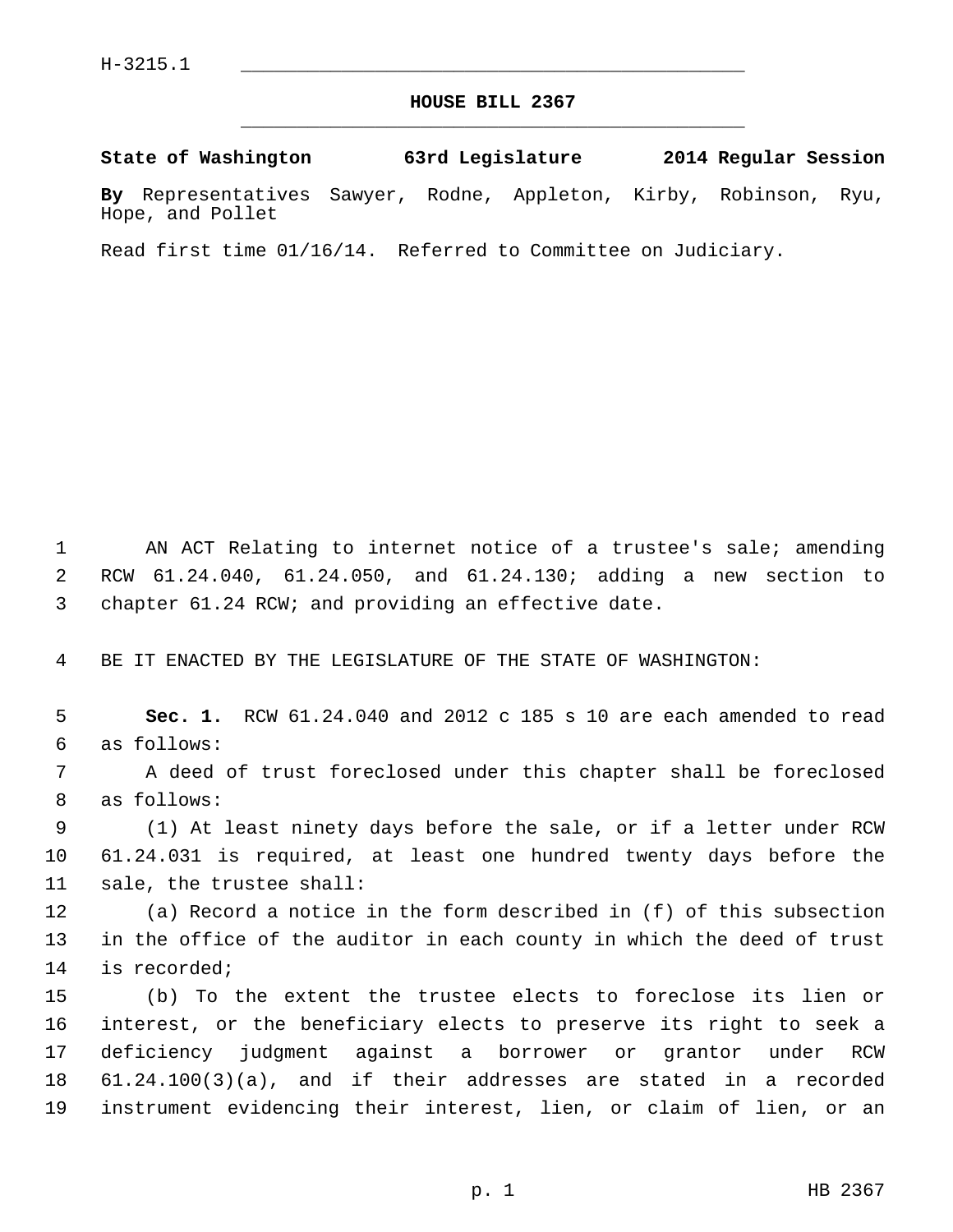1 amendment thereto, or are otherwise known to the trustee, cause a copy 2 of the notice of sale described in (f) of this subsection to be 3 transmitted by both first-class and either certified or registered 4 mail, return receipt requested, to the following persons or their legal 5 representatives, if any, at such address:

6 (i) The borrower and grantor;

 7 (ii) The beneficiary of any deed of trust or mortgagee of any 8 mortgage, or any person who has a lien or claim of lien against the 9 property, that was recorded subsequent to the recordation of the deed 10 of trust being foreclosed and before the recordation of the notice of 11 sale;

12 (iii) The vendee in any real estate contract, the lessee in any 13 lease, or the holder of any conveyances of any interest or estate in 14 any portion or all of the property described in such notice, if that 15 contract, lease, or conveyance of such interest or estate, or a 16 memorandum or other notice thereof, was recorded after the recordation 17 of the deed of trust being foreclosed and before the recordation of the 18 notice of sale;

19 (iv) The last holder of record of any other lien against or 20 interest in the property that is subject to a subordination to the deed 21 of trust being foreclosed that was recorded before the recordation of 22 the notice of sale;

23 (v) The last holder of record of the lien of any judgment 24 subordinate to the deed of trust being foreclosed; and

25 (vi) The occupants of property consisting solely of a single-family 26 residence, or a condominium, cooperative, or other dwelling unit in a 27 multiplex or other building containing fewer than five residential 28 units, whether or not the occupant's rental agreement is recorded, 29 which notice may be a single notice addressed to "occupants" for each 30 unit known to the trustee or beneficiary;

31 (c) Cause a copy of the notice of sale described in (f) of this 32 subsection to be transmitted by both first-class and either certified 33 or registered mail, return receipt requested, to the plaintiff or the 34 plaintiff's attorney of record, in any court action to foreclose a lien 35 or other encumbrance on all or any part of the property, provided a 36 court action is pending and a lis pendens in connection therewith is 37 recorded in the office of the auditor of any county in which all or 38 part of the property is located on the date the notice is recorded;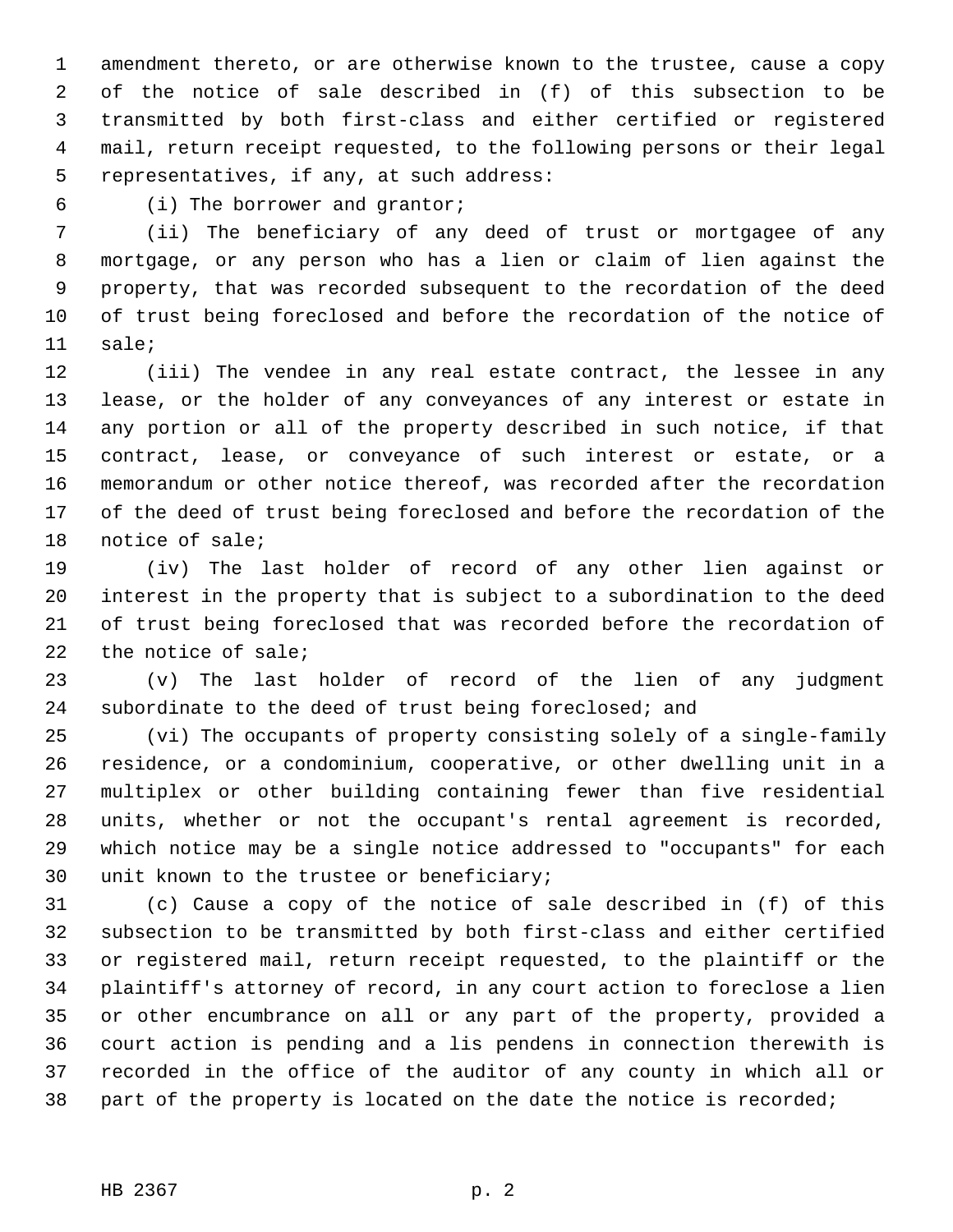1 (d) Cause a copy of the notice of sale described in (f) of this 2 subsection to be transmitted by both first-class and either certified 3 or registered mail, return receipt requested, to any person who has 4 recorded a request for notice in accordance with RCW 61.24.045, at the 5 address specified in such person's most recently recorded request for 6 notice;

 7 (e) Cause a copy of the notice of sale described in (f) of this 8 subsection to be posted in a conspicuous place on the property, or in 9 lieu of posting, cause a copy of said notice to be served upon any 10 occupant of the property;

11 (f) The notice shall be in substantially the following form:

12 NOTICE OF TRUSTEE'S SALE  $13$  I. 14 NOTICE IS HEREBY GIVEN that the undersigned Trustee will on the . . . . 15 day of  $\dots$   $\dots$ ,  $\dots$ ,  $\dots$ , at the hour of  $\dots$  .  $\dots$  o'clock  $\dots$ . M. at 16 . . . . . . . . . . . . . . . . . . . . . . . . . . . . [street 17 address and location if inside a building] in the City of  $\dots$ ... 18 State of Washington, sell at public auction to the highest and best 19 bidder, payable at the time of sale, the following described real 20 property, situated in the County(ies) of . . . . . ., State of 21 Washington, to-wit: 22 [If any personal property is to be included in the trustee's 23 sale, include a description that reasonably identifies such 24 personal property] 25 which is subject to that certain Deed of Trust dated . . . . . ., 26 . . ., recorded . . . . . ., . . ., under Auditor's File No. . . . ., 27 records of . . . . . County, Washington, from . . . . . . . . . . as 28 Grantor, to . . . . . . . . ., as Trustee, to secure an obligation in 29 favor of . . . . . . . . ., as Beneficiary, the beneficial interest in 30 which was assigned by . . . . . . . . . , under an Assignment recorded 31 under Auditor's File No. . . . . [Include recording information for 32 all counties if the Deed of Trust is recorded in more than one county.] 33 II. 34 No action commenced by the Beneficiary of the Deed of Trust is now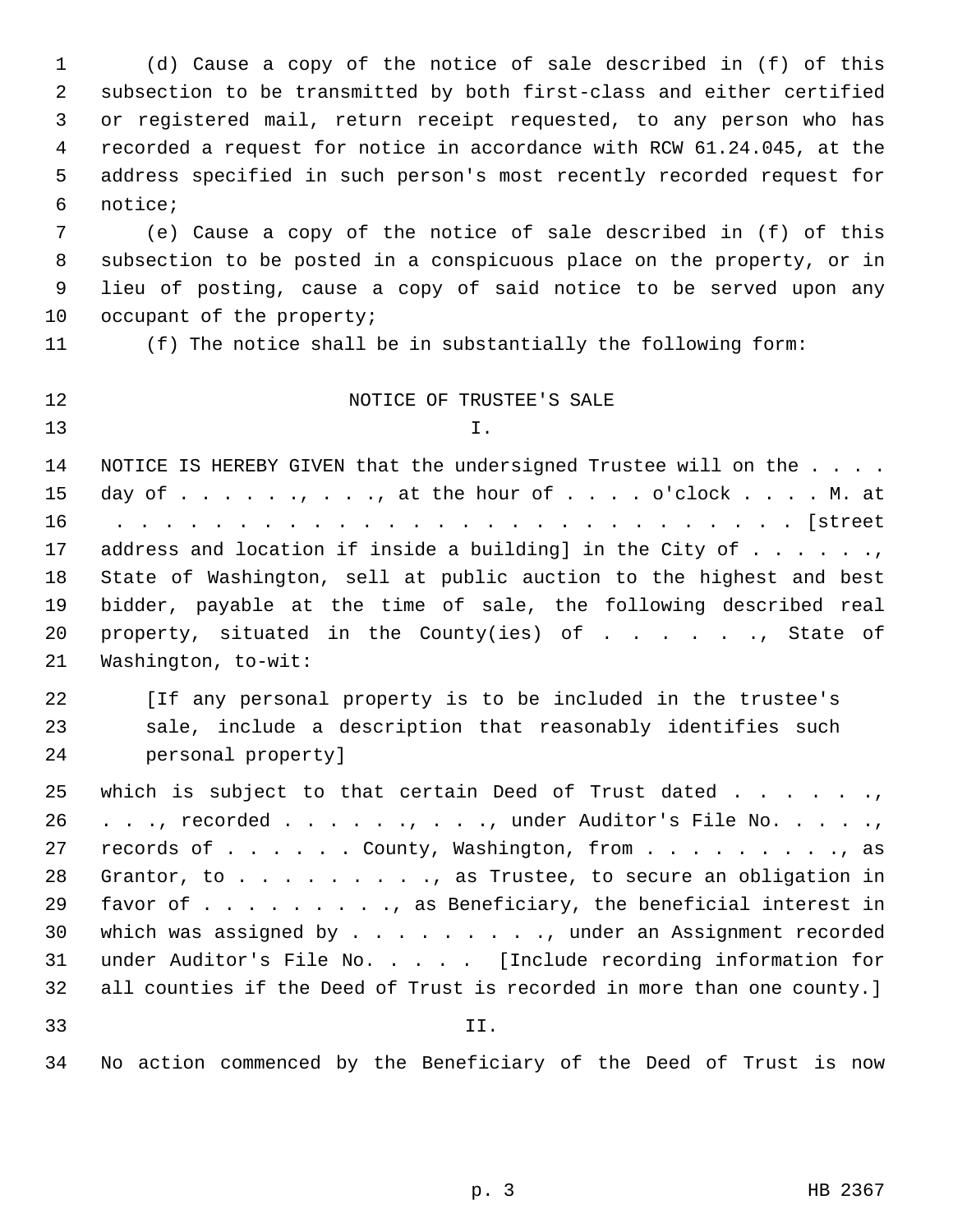1 pending to seek satisfaction of the obligation in any Court by reason 2 of the Borrower's or Grantor's default on the obligation secured by the 3 Deed of Trust.

 4 [If there is another action pending to foreclose other security 5 for all or part of the same debt, qualify the statement and 6 identify the action.]

## 7 III.

8 The default(s) for which this foreclosure is made is/are as follows:

 9 [If default is for other than payment of money, set forth the 10 particulars]

11 Failure to pay when due the following amounts which are now in arrears:

 $12$  IV.

13 The sum owing on the obligation secured by the Deed of Trust is: 14 Principal \$ . . . . . ., together with interest as provided in the note 15 or other instrument secured from the  $\ldots$  . day of  $\ldots$  . . . . . . . . . 16 and such other costs and fees as are due under the note or other 17 instrument secured, and as are provided by statute.

 $18$  V.

19 The above-described real property will be sold to satisfy the expense 20 of sale and the obligation secured by the Deed of Trust as provided by 21 statute. The sale will be made without warranty, express or implied, 22 regarding title, possession, or encumbrances on the . . . . day of 23 . . . . . . . . The default(s) referred to in paragraph III must be 24 cured by the  $\ldots$  . . day of  $\ldots$  . . . . . . . . . . (11 days before the sale 25 date), to cause a discontinuance of the sale. The sale will be 26 discontinued and terminated if at any time on or before the . . . . day 27 of  $\dots$  . . . ., . ., (11 days before the sale date), the default(s) 28 as set forth in paragraph III is/are cured and the Trustee's fees and 29 costs are paid. The sale may be terminated any time after the . . . . 30 day of . . . . . . , . . . (11 days before the sale date), and before 31 the sale by the Borrower, Grantor, any Guarantor, or the holder of any 32 recorded junior lien or encumbrance paying the entire principal and 33 interest secured by the Deed of Trust, plus costs, fees, and advances, 34 if any, made pursuant to the terms of the obligation and/or Deed of 35 Trust, and curing all other defaults.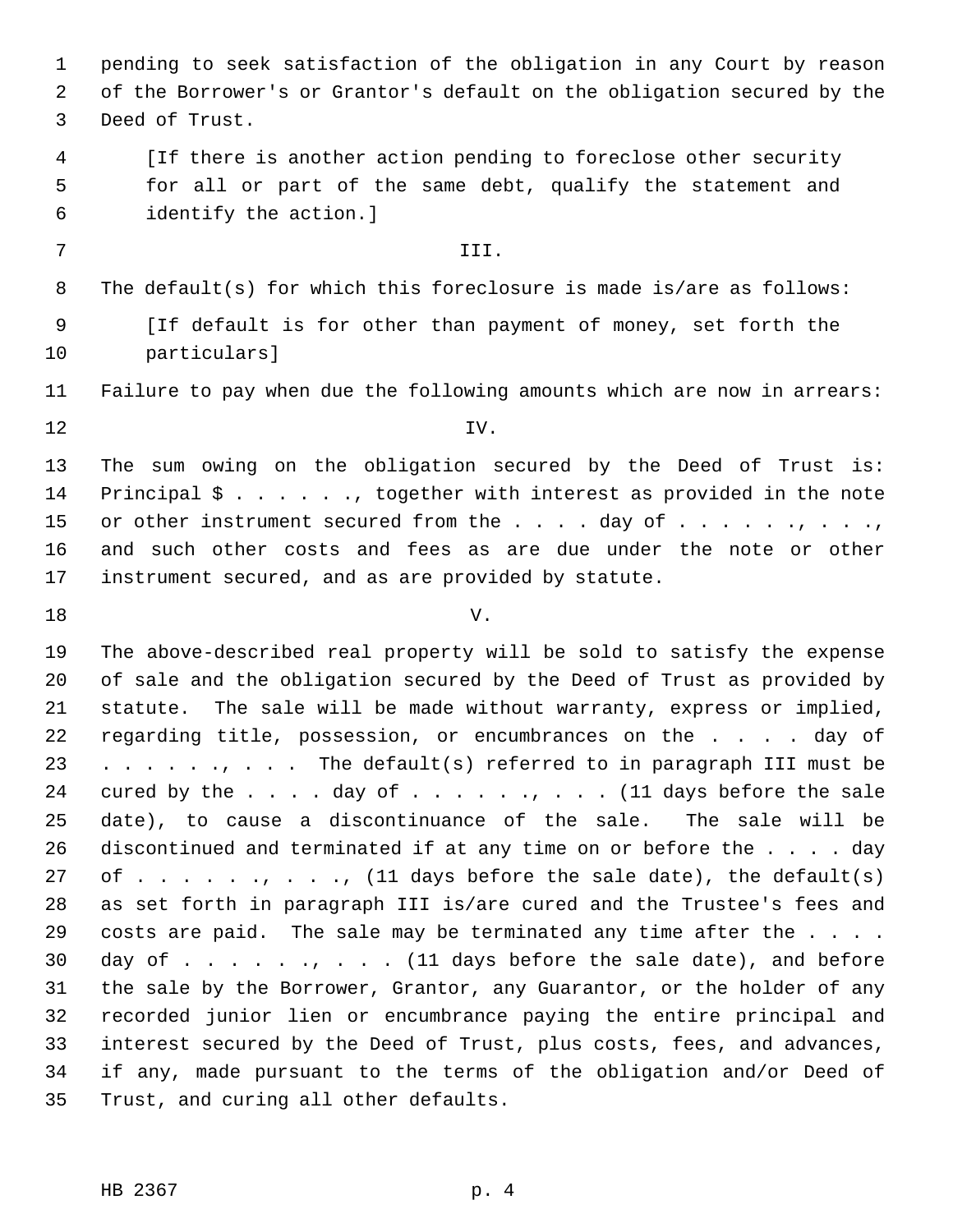| 1      | VI.                                                                                                                                  |  |
|--------|--------------------------------------------------------------------------------------------------------------------------------------|--|
| 2      | A written notice of default was transmitted by the Beneficiary or                                                                    |  |
| 3      | Trustee to the Borrower and Grantor at the following addresses:                                                                      |  |
| 4      |                                                                                                                                      |  |
| 5      |                                                                                                                                      |  |
| 6      |                                                                                                                                      |  |
| 7      | by both first-class and certified mail on the day of                                                                                 |  |
| 8<br>9 | , , , proof of which is in the possession of the Trustee;<br>and the Borrower and Grantor were personally served on the $\ldots$ day |  |
| 10     | of,, with said written notice of default or the                                                                                      |  |
| 11     | written notice of default was posted in a conspicuous place on the real                                                              |  |
| 12     | property described in paragraph I above, and the Trustee has possession                                                              |  |
| 13     | of proof of such service or posting.                                                                                                 |  |
| 14     | VII.                                                                                                                                 |  |
| 15     | The Trustee whose name and address are set forth below will provide in                                                               |  |
| 16     | writing to anyone requesting it, a statement of all costs and fees due                                                               |  |
| 17     | at any time prior to the sale.                                                                                                       |  |
| 18     | VIII.                                                                                                                                |  |
| 19     | The effect of the sale will be to deprive the Grantor and all those who                                                              |  |
| 20     | hold by, through or under the Grantor of all their interest in the                                                                   |  |
| 21     | above-described property.                                                                                                            |  |
| 22     | IX.                                                                                                                                  |  |
| 23     | Anyone having any objection to the sale on any grounds whatsoever will                                                               |  |
| 24     | be afforded an opportunity to be heard as to those objections if they                                                                |  |
| 25     | bring a lawsuit to restrain the sale pursuant to RCW 61.24.130.                                                                      |  |
| 26     | Failure to bring such a lawsuit may result in a waiver of any proper                                                                 |  |
| 27     | grounds for invalidating the Trustee's sale.                                                                                         |  |
| 28     | [Add Part X to this notice if applicable under RCW 61.24.040(9)]                                                                     |  |
| 29     |                                                                                                                                      |  |
| 30     | $\ldots$ , Trustee                                                                                                                   |  |
| 31     |                                                                                                                                      |  |
| 32     | $\begin{matrix} \cdots & \cdots & \cdots \\ \cdots & \cdots & \cdots \\ \cdots & \cdots & \cdots \end{matrix}$ Address               |  |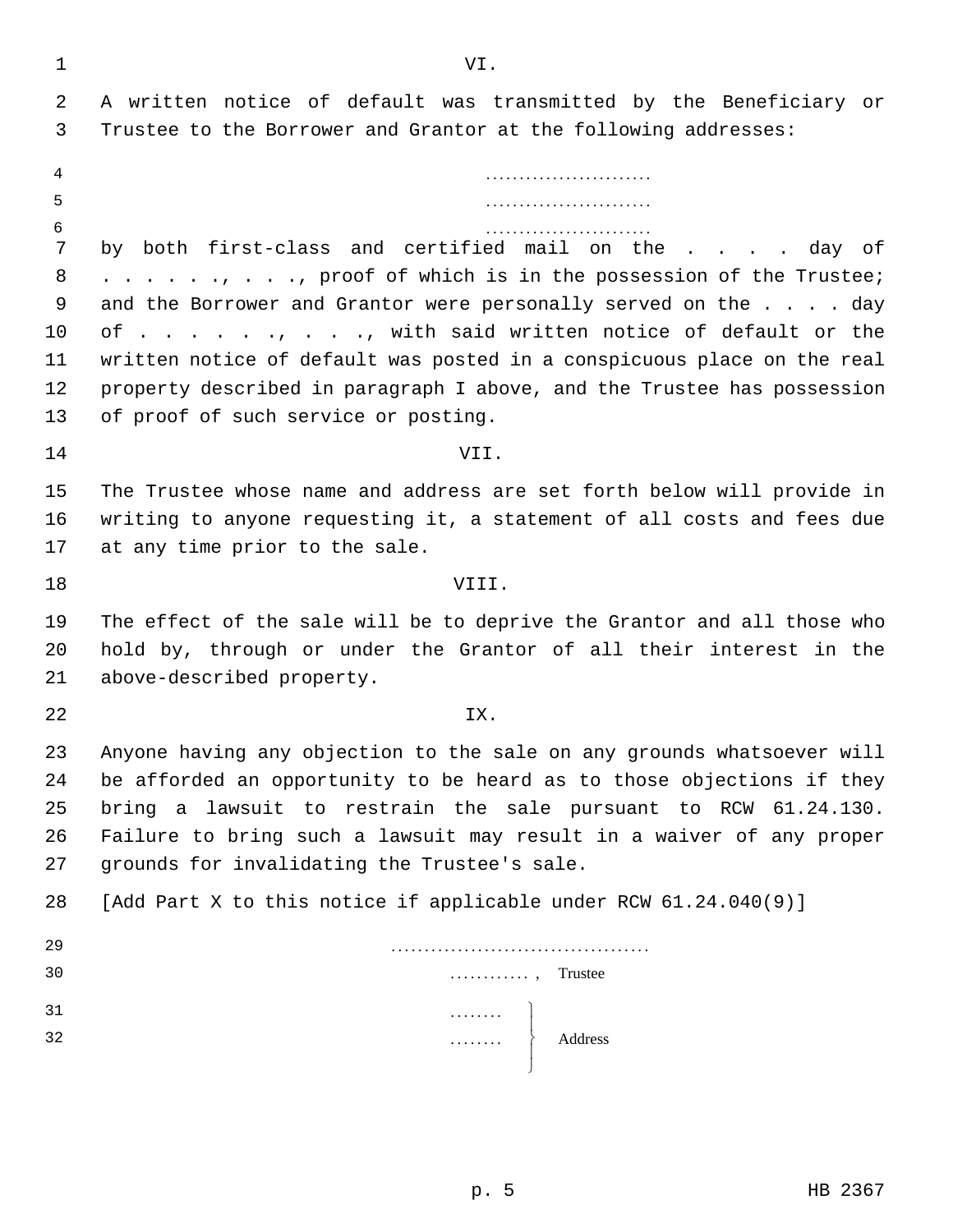1 . . . . . . . . 2 . . . . . . . . } Phone

3 [Acknowledgment]

 4 (g) If the borrower received a letter under RCW 61.24.031, the 5 notice specified in  $(f)$  of this subsection  $((+1)+(f)$  of this section)) 6 shall also include the following additional language:

# 7 **"THIS NOTICE IS THE FINAL STEP BEFORE THE FORECLOSURE SALE OF YOUR** 8 **HOME.**

 9 You have only 20 DAYS from the recording date on this notice to pursue 10 mediation.

11 **DO NOT DELAY. CONTACT A HOUSING COUNSELOR OR AN ATTORNEY LICENSED IN** 12 **WASHINGTON NOW** to assess your situation and refer you to mediation if 13 you are eligible and it may help you save your home. See below for 14 safe sources of help.

# 15 **SEEKING ASSISTANCE**

16 Housing counselors and legal assistance may be available at little or 17 no cost to you. If you would like assistance in determining your 18 rights and opportunities to keep your house, you may contact the 19 following:

20 The statewide foreclosure hotline for assistance and referral to 21 housing counselors recommended by the Housing Finance Commission

22 Telephone: . . . . . . . . Web site: . . . .

23 The United States Department of Housing and Urban Development

24 Telephone: . . . . . . . Web site: . . . . . . . .

25 The statewide civil legal aid hotline for assistance and referrals to 26 other housing counselors and attorneys

27 Telephone: . . . . . . . Web site: . . . . . . . . "

28 The beneficiary or trustee shall obtain the toll-free numbers and 29 web site information from the department for inclusion in the notice;

30 (2) In addition to providing the borrower and grantor the notice of 31 sale described in subsection  $(1)(f)$  of this section, the trustee shall 32 include with the copy of the notice which is mailed to the grantor, a 33 statement to the grantor in substantially the following form:

### 34 NOTICE OF FORECLOSURE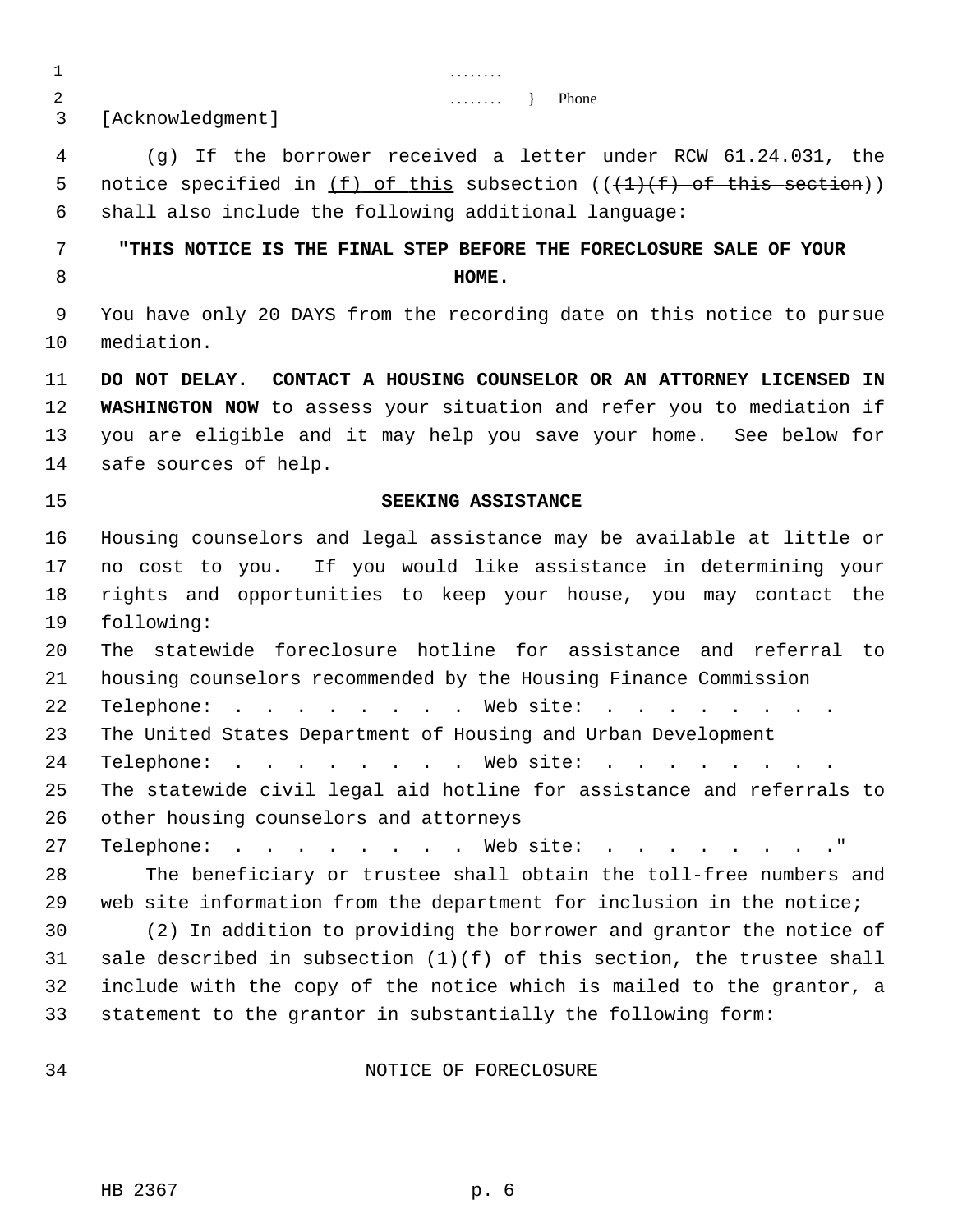1 Pursuant to the Revised Code of Washington,

2 Chapter 61.24 RCW

 3 The attached Notice of Trustee's Sale is a consequence of 4 default(s) in the obligation to . . . . . ., the Beneficiary of your 5 Deed of Trust and owner of the obligation secured thereby. Unless the 6 default(s) is/are cured, your property will be sold at auction on the 7 . . . . day of . . . . . . . . . .

 8 To cure the default(s), you must bring the payments current, cure 9 any other defaults, and pay accrued late charges and other costs, 10 advances, and attorneys' fees as set forth below by the . . . . day of 11 . . . . . ., . . . [11 days before the sale date]. To date, these 12 arrears and costs are as follows:

13 Estimated amount 14 Currently due that will be due 15 to reinstate to reinstate to reinstate to reinstate the reinstate to reinstate the reinstate of the state of the state of the state of the state of the state of the state of the state of the state of the state of the st 16 **on** ..... **on** ..... **on** ..... **on** ..... 17 . . . . . . . . . . . . 18 (11 days before the contract of the contract of the contract of the contract of the contract of the contract of the contract of the contract of the contract of the contract of the contract of the contract of the contrac 19 the date set 20 for sale) 21 Delinquent payments 22 from . . . . . . 23 . . ., in the 24 amount of 25  $\qquad \qquad \text{\$\$\$} \dots \text{\$\$\$} \dots$ 26 Late charges in 27 the total 28 **amount of:**  $\$\dots$   $\$\dots$ 29 Estimated 30 Amounts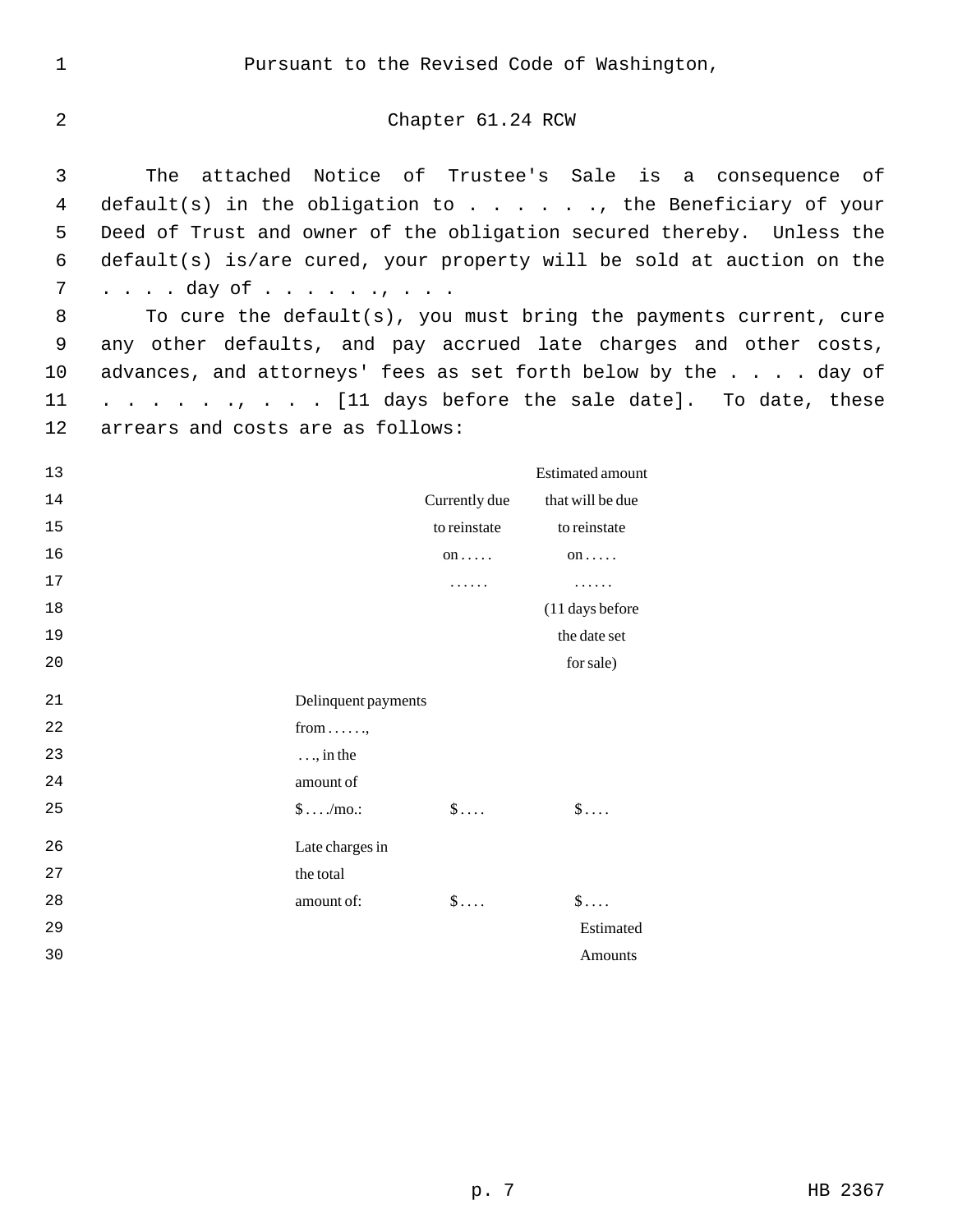| $\mathbf{1}$   | Attorneys' fees:    | $\S$        | $\S$        |
|----------------|---------------------|-------------|-------------|
| 2              | Trustee's fee:      | $\S$        | $\S$        |
| 3              | Trustee's expenses: |             |             |
| $\overline{4}$ | (Itemization)       |             |             |
| 5              | Title report        | $\$\ldots$  | $\$\ldots$  |
| $\epsilon$     | Recording fees      | $\S$        | $\$\ldots$  |
| 7              | Service/Posting     |             |             |
| 8              | of Notices          | $\S$        | $\S$        |
| 9              | Postage/Copying     |             |             |
| 10             | expense             | $\S$        | $\S$        |
| 11             | Publication         | $\S$        | $\$\ldots$  |
| 12             | Telephone           |             | $\$\ldots$  |
| 13             | charges             | $\$\ldots$  |             |
| 14             | Inspection fees     | $\$\ldots$  | $\S$        |
| 15             |                     | $\S \dots$  | $\S$        |
| 16             |                     | $\S \ldots$ | $\S \ldots$ |
| $17$           | <b>TOTALS</b>       | $\S \ldots$ | $\$\ldots$  |

18 To pay off the entire obligation secured by your Deed of Trust as 19 of the  $\ldots$  . . . day of  $\ldots$  . . . you must pay a total of \$. . . . . 20 in principal, \$. . . . . in interest, plus other costs and advances 21 estimated to date in the amount of \$. . . . . . From and after the 22 date of this notice you must submit a written request to the Trustee to 23 obtain the total amount to pay off the entire obligation secured by 24 your Deed of Trust as of the payoff date.

25 As to the defaults which do not involve payment of money to the 26 Beneficiary of your Deed of Trust, you must cure each such default. 27 Listed below are the defaults which do not involve payment of money to 28 the Beneficiary of your Deed of Trust. Opposite each such listed 29 default is a brief description of the action necessary to cure the 30 default and a description of the documentation necessary to show that 31 the default has been cured.

| -32 |   | Default Description of Action Required to Cure and |
|-----|---|----------------------------------------------------|
| 33  |   | Documentation Necessary to Show Cure               |
| -34 | . |                                                    |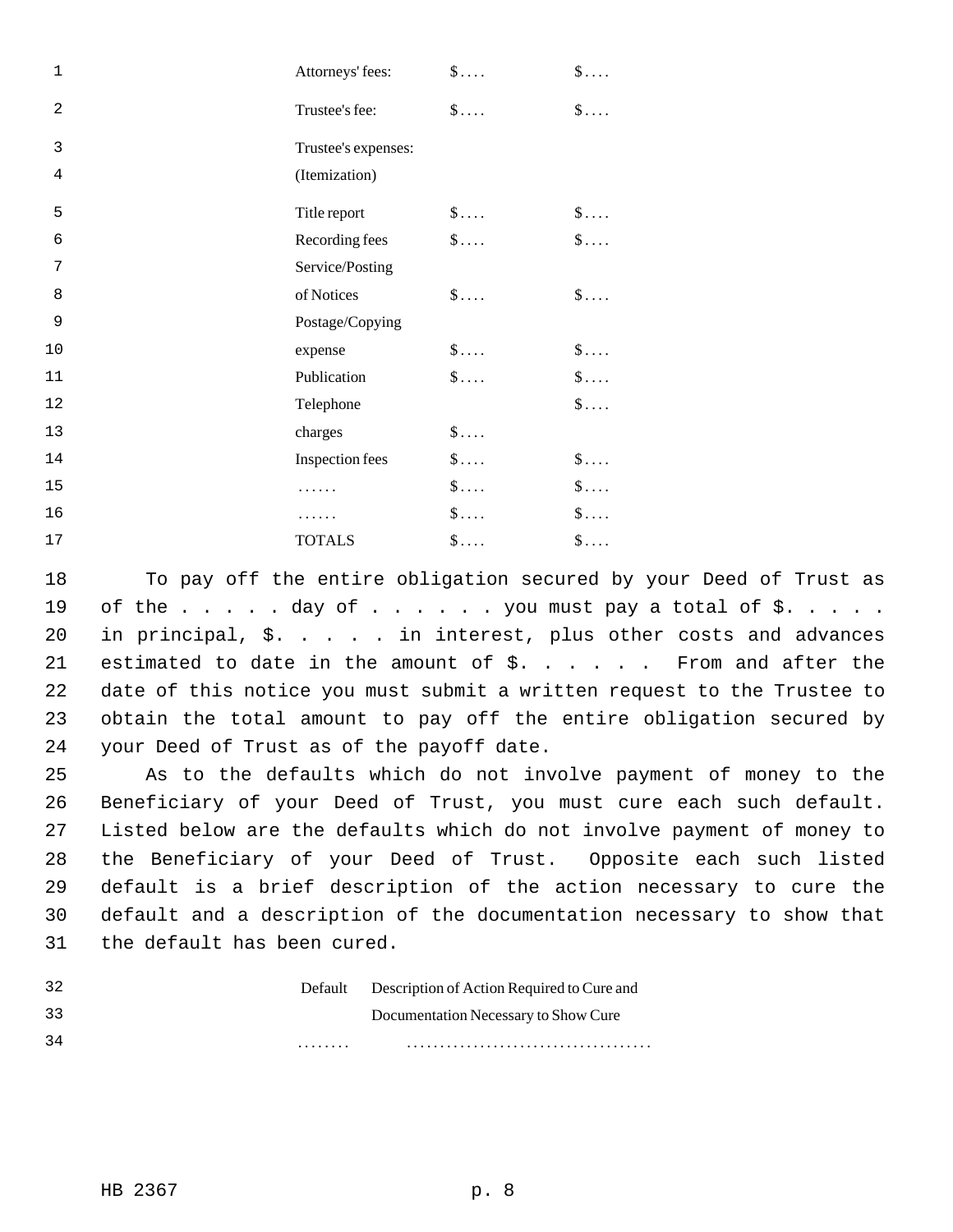6 You may reinstate your Deed of Trust and the obligation secured 7 thereby at any time up to and including the  $\ldots$  . day of  $\ldots$  . . . ., 8 . . . [11 days before the sale date], by paying the amount set forth or 9 estimated above and by curing any other defaults described above. Of 10 course, as time passes other payments may become due, and any further 11 payments coming due and any additional late charges must be added to 12 your reinstating payment. Any new defaults not involving payment of 13 money that occur after the date of this notice must also be cured in 14 order to effect reinstatement. In addition, because some of the 15 charges can only be estimated at this time, and because the amount 16 necessary to reinstate or to pay off the entire indebtedness may 17 include presently unknown expenditures required to preserve the 18 property or to comply with state or local law, it will be necessary for 19 you to contact the Trustee before the time you tender reinstatement or 20 the payoff amount so that you may be advised of the exact amount you 21 will be required to pay. Tender of payment or performance must be made 22 to: . . . . . , whose address is . . . . . . , telephone ( ) 23 . . . . . AFTER THE . . . . DAY OF . . . . . . . . . . , YOU MAY NOT 24 REINSTATE YOUR DEED OF TRUST BY PAYING THE BACK PAYMENTS AND COSTS AND 25 FEES AND CURING THE OTHER DEFAULTS AS OUTLINED ABOVE. The Trustee will 26 respond to any written request for current payoff or reinstatement 27 amounts within ten days of receipt of your written request. In such a 28 case, you will only be able to stop the sale by paying, before the 29 sale, the total principal balance  $(\hat{S}$  . . . . . ) plus accrued 30 interest, costs and advances, if any, made pursuant to the terms of the 31 documents and by curing the other defaults as outlined above.

32 You may contest this default by initiating court action in the 33 Superior Court of the county in which the sale is to be held. In such 34 action, you may raise any legitimate defenses you have to this default. 35 A copy of your Deed of Trust and documents evidencing the obligation 36 secured thereby are enclosed. You may wish to consult a lawyer. Legal 37 action on your part may prevent or restrain the sale, but only if you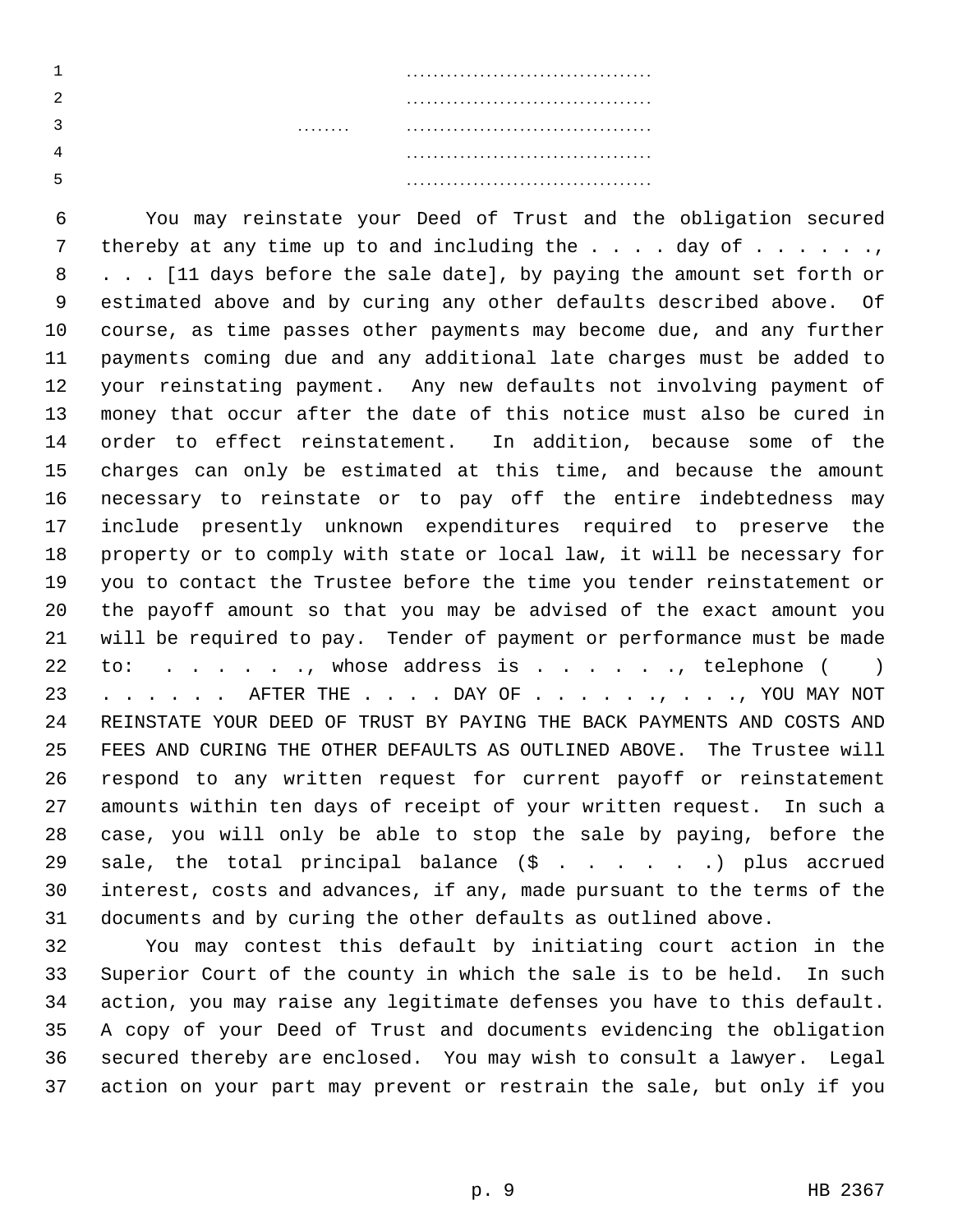1 persuade the court of the merits of your defense. You may contact the 2 Department of Financial Institutions or the statewide civil legal aid 3 hotline for possible assistance or referrals.

 4 The court may grant a restraining order or injunction to restrain 5 a trustee's sale pursuant to RCW 61.24.130 upon five days notice to the 6 trustee of the time when, place where, and the judge before whom the 7 application for the restraining order or injunction is to be made. 8 This notice shall include copies of all pleadings and related documents 9 to be given to the judge. Notice and other process may be served on 10 the trustee at:

| . . | . . |
|-----|-----|
|     |     |
|     |     |
|     |     |

11 NAME: . . . . . . . . . . . . . . . . . . . . . . . . . . . . . . . . . . . . . . 12 ADDRESS: . . . . . . . . . . . . . . . . . . . . . . . . . . . . . . 13 . . . . . . . . . . . . . . . . . . . . . . . . . . . . . .

14 TELEPHONE NUMBER: . . . . . . . . . . . . . . . . . . . .

15 If you do not reinstate the secured obligation and your Deed of 16 Trust in the manner set forth above, or if you do not succeed in 17 restraining the sale by court action, your property will be sold. The 18 effect of such sale will be to deprive you and all those who hold by, 19 through or under you of all interest in the property;

20 (3) In addition, the trustee shall cause a copy of the notice of 21 sale described in subsection  $(1)(f)$  of this section (excluding the 22 acknowledgment) to be published:

23 (a) In a legal newspaper in each county in which the property or 24 any part thereof is situated, once on or between the thirty-fifth and 25 twenty-eighth day before the date of sale, and once on or between the 26 fourteenth and seventh day before the date of sale; and

27 (b) By posting on the web site described in section 4 of this act 28 on or between the thirty-fifth and twenty-eighth day before the date of 29 sale, and to remain on the web site through the date of sale;

30 (4) On the date and at the time designated in the notice of sale, 31 the trustee or its authorized agent shall sell the property at public 32 auction to the highest bidder. The trustee may sell the property in 33 gross or in parcels as the trustee shall deem most advantageous;

34 (5) The place of sale shall be at any designated public place 35 within the county where the property is located and if the property is 36 in more than one county, the sale may be in any of the counties where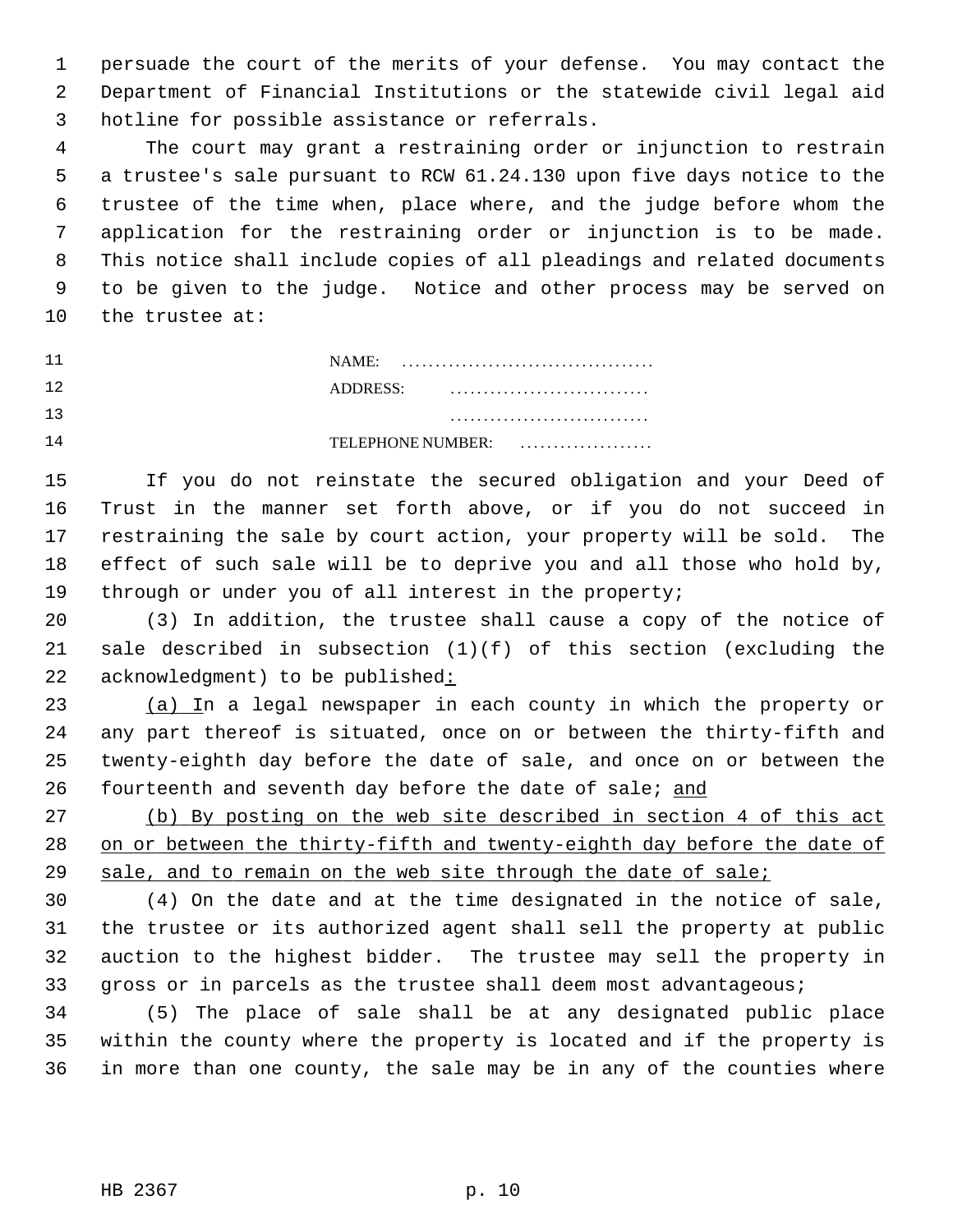1 the property is located. The sale shall be on Friday, or if Friday is 2 a legal holiday on the following Monday, and during the hours set by 3 statute for the conduct of sales of real estate at execution;

 4 (6) The trustee has no obligation to, but may, for any cause the 5 trustee deems advantageous, continue the sale for a period or periods 6 not exceeding a total of one hundred twenty days by (a) a public 7 proclamation at the time and place fixed for sale in the notice of sale 8 and if the continuance is beyond the date of sale, by giving notice of 9 the new time and place of the sale by both first class and either 10 certified or registered mail, return receipt requested, to the persons 11 specified in subsection (1)(b)(i) and (ii) of this section to be 12 deposited in the mail (i) not less than four days before the new date 13 fixed for the sale if the sale is continued for up to seven days; or 14 (ii) not more than three days after the date of the continuance by oral 15 proclamation if the sale is continued for more than seven days, or, 16 alternatively, (b) by giving notice of the time and place of the 17 postponed sale in the manner and to the persons specified in subsection  $18$   $(1)(b)$ ,  $(c)$ ,  $(d)$ , and  $(e)$  of this section and publishing a copy of such 19 notice once in the newspaper(s) described in subsection (3) of this 20 section, more than seven days before the date fixed for sale in the 21 notice of sale. No other notice of the postponed sale need be given;

22 (7) The purchaser shall forthwith pay the price bid and on payment 23 the trustee shall execute to the purchaser its deed; the deed shall 24 recite the facts showing that the sale was conducted in compliance with 25 all of the requirements of this chapter and of the deed of trust, which 26 recital shall be prima facie evidence of such compliance and conclusive 27 evidence thereof in favor of bona fide purchasers and encumbrancers for 28 value, except that these recitals shall not affect the lien or interest 29 of any person entitled to notice under subsection (1) of this section, 30 if the trustee fails to give the required notice to such person. In 31 such case, the lien or interest of such omitted person shall not be 32 affected by the sale and such omitted person shall be treated as if 33 such person was the holder of the same lien or interest and was omitted 34 as a party defendant in a judicial foreclosure proceeding;

35 (8) The sale as authorized under this chapter shall not take place 36 less than one hundred ninety days from the date of default in any of 37 the obligations secured;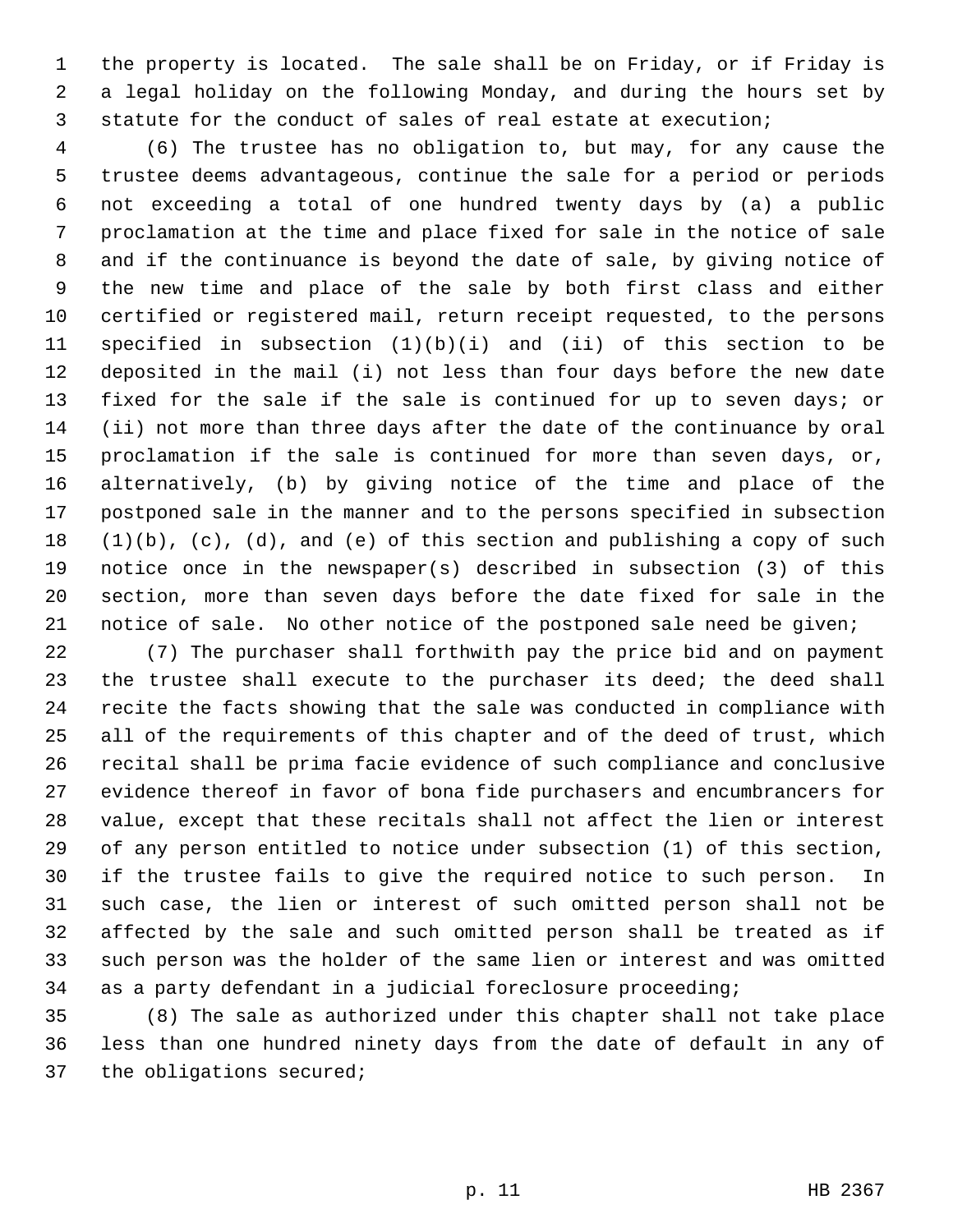1 (9) If the trustee elects to foreclose the interest of any occupant 2 or tenant of property comprised solely of a single-family residence, or 3 a condominium, cooperative, or other dwelling unit in a multiplex or 4 other building containing fewer than five residential units, the 5 following notice shall be included as Part X of the Notice of Trustee's 6 Sale:

### 7 X. NOTICE TO OCCUPANTS OR TENANTS

 8 The purchaser at the trustee's sale is entitled to possession of the 9 property on the 20th day following the sale, as against the grantor 10 under the deed of trust (the owner) and anyone having an interest 11 junior to the deed of trust, including occupants who are not tenants. 12 After the 20th day following the sale the purchaser has the right to 13 evict occupants who are not tenants by summary proceedings under 14 chapter 59.12 RCW. For tenant-occupied property, the purchaser shall 15 provide a tenant with written notice in accordance with RCW 61.24.060;

16 (10) Only one copy of all notices required by this chapter need be 17 given to a person who is both the borrower and the grantor. All 18 notices required by this chapter that are given to a general 19 partnership are deemed given to each of its general partners, unless 20 otherwise agreed by the parties.

21 **Sec. 2.** RCW 61.24.050 and 2012 c 185 s 14 are each amended to read 22 as follows:

23 (1) Upon physical delivery of the trustee's deed to the purchaser, 24 or a different grantee as designated by the purchaser following the 25 trustee's sale, the trustee's deed shall convey all of the right, 26 title, and interest in the real and personal property sold at the 27 trustee's sale which the grantor had or had the power to convey at the 28 time of the execution of the deed of trust, and such as the grantor may 29 have thereafter acquired. Except as provided in subsection (2) of this 30 section, if the trustee accepts a bid, then the trustee's sale is final 31 as of the date and time of such acceptance if the trustee's deed is 32 recorded within fifteen days thereafter. After a trustee's sale, no 33 person shall have any right, by statute or otherwise, to redeem the 34 property sold at the trustee's sale.

35 (2)(a) Up to the eleventh day following the trustee's sale, the 36 trustee, beneficiary, or authorized agent for the beneficiary may

#### HB 2367 p. 12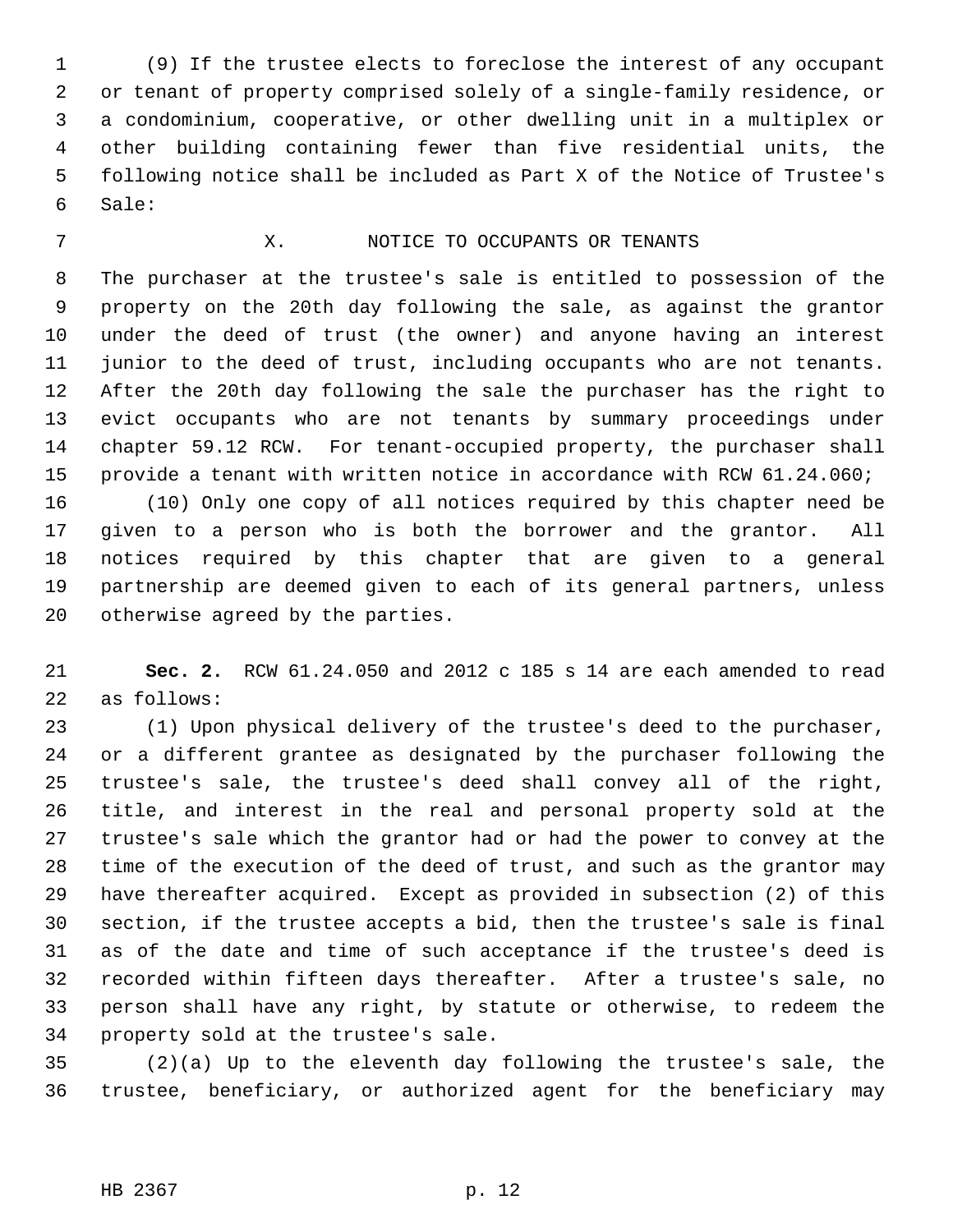1 declare the trustee's sale and trustee's deed void for the following 2 reasons:

 3 (i) The trustee, beneficiary, or authorized agent for the 4 beneficiary assert that there was an error with the trustee foreclosure 5 sale process including, but not limited to, an erroneous opening bid 6 amount made by or on behalf of the foreclosing beneficiary at the 7 trustee's sale;

 8 (ii) The borrower and beneficiary, or authorized agent for the 9 beneficiary, had agreed prior to the trustee's sale to a loan 10 modification agreement, forbearance plan, shared appreciation mortgage, 11 or other loss mitigation agreement to postpone or discontinue the 12 trustee's sale; or

13 (iii) The beneficiary or authorized agent for the beneficiary had 14 accepted funds that fully reinstated or satisfied the loan even if the 15 beneficiary or authorized agent for the beneficiary had no legal duty 16 to do so.

17 (b) This subsection does not impose a duty upon the trustee any 18 different than the obligations set forth under RCW 61.24.010 (3) and 19 (4).

20 (3) The trustee must refund the bid amount to the purchaser no 21 later than the third day following the postmarked mailing of the 22 rescission notice described under subsection (4) of this section.

23 (4) No later than fifteen days following the voided trustee's sale 24 date, the trustee shall send a notice in substantially the following 25 form by first-class mail and certified mail, return receipt requested, 26 to all parties entitled to notice under RCW 61.24.040(l) (b) through 27 (e):

### 28 NOTICE OF RESCISSION OF TRUSTEE'S SALE

29 NOTICE IS HEREBY GIVEN that the trustee's sale that occurred on 30 (trustee's sale date) is rescinded and declared void because (insert 31 the applicable reason(s) permitted under RCW 61.24.050(2)(a)).

32 The trustee's sale occurred pursuant to that certain Notice of 33 Trustee's Sale dated . . . ., . . ., recorded . . . ., . . ., under 34 Auditor's File No. . . ., records of . . . . County, Washington, and 35 that certain Deed of Trust dated  $\ldots$ , .., .., recorded  $\ldots$ , ... 36 ., under Auditor's File No. . . ., records of . . . . County,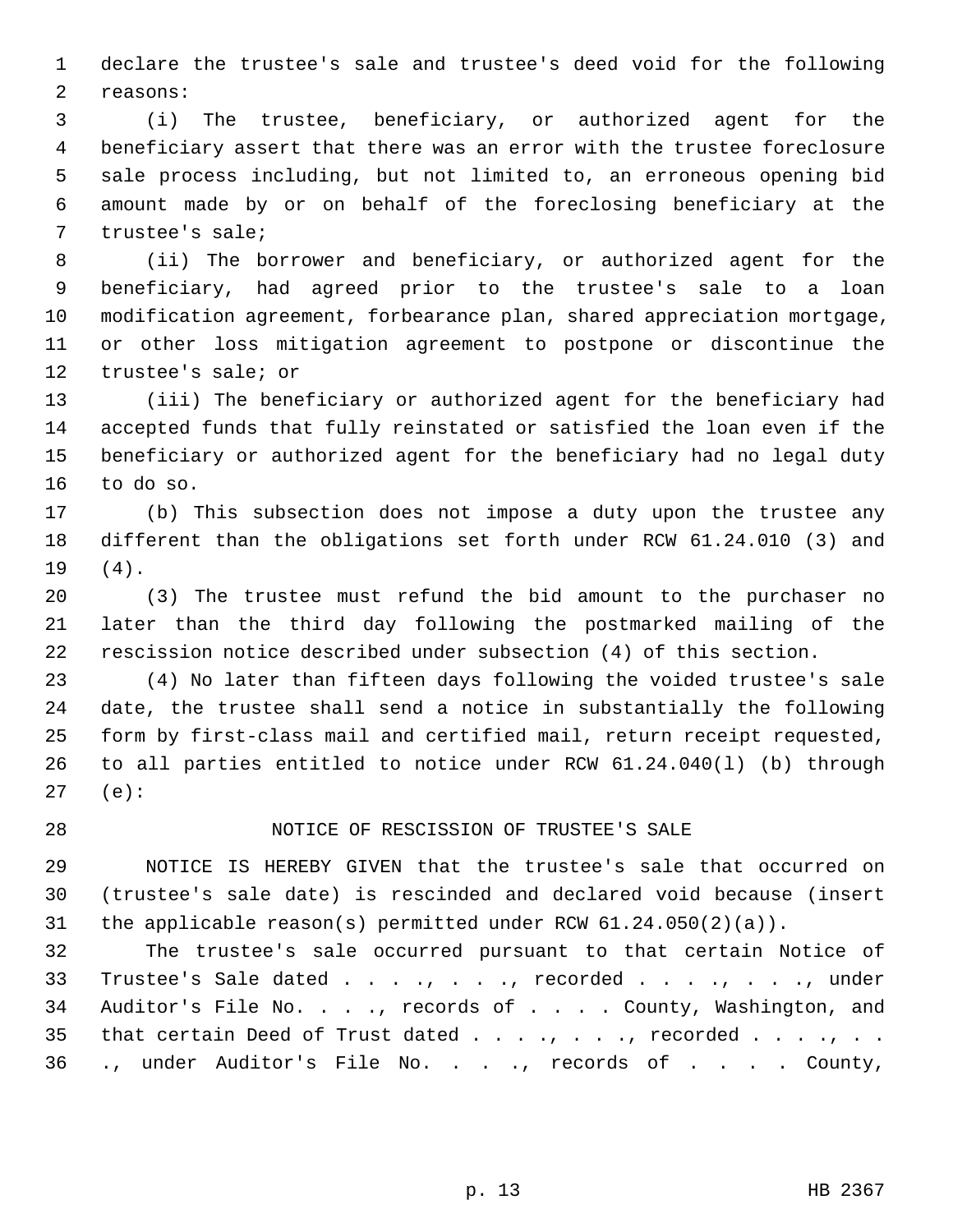1 Washington, from . . . ., as Grantor, to . . . ., as . . . ., as 2 original Beneficiary, concerning the following described property, 3 situated in the County(ies) of . . . ., State of Washington, to wit:

4 (Legal description)

5 Commonly known as (common property address)

 6 (5) If the reason for the rescission stems from subsection 7 (2)(a)(i) or (ii) of this section, the trustee may set a new sale date 8 not less than forty-five days following the mailing of the notice of 9 rescission of trustee's sale. The trustee shall:

10 (a) Comply with the requirements of RCW 61.24.040(1) (a) through 11 (f) at least thirty days before the new sale date; and

12 (b) Cause a copy of the notice of trustee's sale as provided in RCW 13 61.24.040(1)(f) to be published:

14 (i) In a legal newspaper in each county in which the property or 15 any part of the property is situated, once between the thirty-fifth and 16 twenty-eighth day before the sale and once between the fourteenth and 17 seventh day before the sale; and

18 (ii) By posting on the web site described in section 4 of this act 19 on or between the thirty-fifth and twenty-eighth day before the date of 20 sale, and to remain on the web site through the date of sale.

21 **Sec. 3.** RCW 61.24.130 and 2008 c 153 s 5 are each amended to read 22 as follows:

23 (1) Nothing contained in this chapter shall prejudice the right of 24 the borrower, grantor, any guarantor, or any person who has an interest 25 in, lien, or claim of lien against the property or some part thereof, 26 to restrain, on any proper legal or equitable ground, a trustee's sale. 27 The court shall require as a condition of granting the restraining 28 order or injunction that the applicant pay to the clerk of the court 29 the sums that would be due on the obligation secured by the deed of 30 trust if the deed of trust was not being foreclosed:

31 (a) In the case of default in making the periodic payment of 32 principal, interest, and reserves, such sums shall be the periodic 33 payment of principal, interest, and reserves paid to the clerk of the 34 court every thirty days.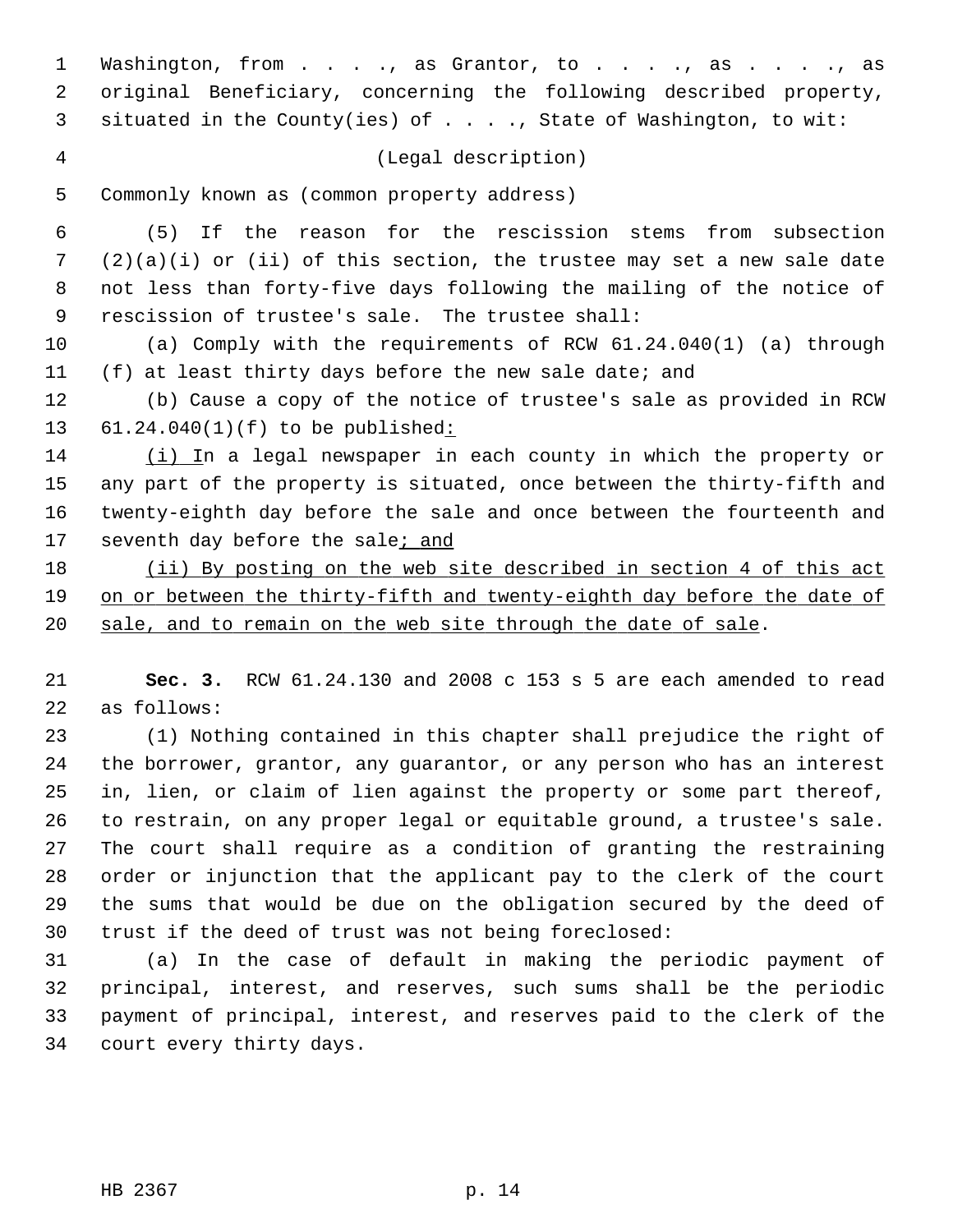1 (b) In the case of default in making payment of an obligation then 2 fully payable by its terms, such sums shall be the amount of interest 3 accruing monthly on said obligation at the nondefault rate, paid to the 4 clerk of the court every thirty days.

 5 In the case of default in performance of any nonmonetary obligation 6 secured by the deed of trust, the court shall impose such conditions as 7 it deems just.

 8 In addition, the court may condition granting the restraining order 9 or injunction upon the giving of security by the applicant, in such 10 form and amount as the court deems proper, for the payment of such 11 costs and damages, including attorneys' fees, as may be later found by 12 the court to have been incurred or suffered by any party by reason of 13 the restraining order or injunction. The court may consider, upon 14 proper showing, the grantor's equity in the property in determining the 15 amount of said security.

16 (2) No court may grant a restraining order or injunction to 17 restrain a trustee's sale unless the person seeking the restraint gives 18 five days notice to the trustee of the time when, place where, and the 19 judge before whom the application for the restraining order or 20 injunction is to be made. This notice shall include copies of all 21 pleadings and related documents to be given to the judge. No judge may 22 act upon such application unless it is accompanied by proof, evidenced 23 by return of a sheriff, the sheriff's deputy, or by any person eighteen 24 years of age or over who is competent to be a witness, that the notice 25 has been served on the trustee.

26 (3) If the restraining order or injunction is dissolved after the 27 date of the trustee's sale set forth in the notice as provided in RCW 28 61.24.040(1)(f), the court granting such restraining order or 29 injunction, or before whom the order or injunction is returnable, 30 shall, at the request of the trustee, set a new sale date which shall 31 be not less than forty-five days from the date of the order dissolving 32 the restraining order. The trustee shall:

33 (a) Comply with the requirements of RCW 61.24.040(1) (a) through 34 (f) at least thirty days before the new sale date; and

35 (b) Cause a copy of the notice of trustee's sale as provided in RCW 36 61.24.040(1)(f) to be published in a legal newspaper in each county in 37 which the property or any part thereof is situated once between the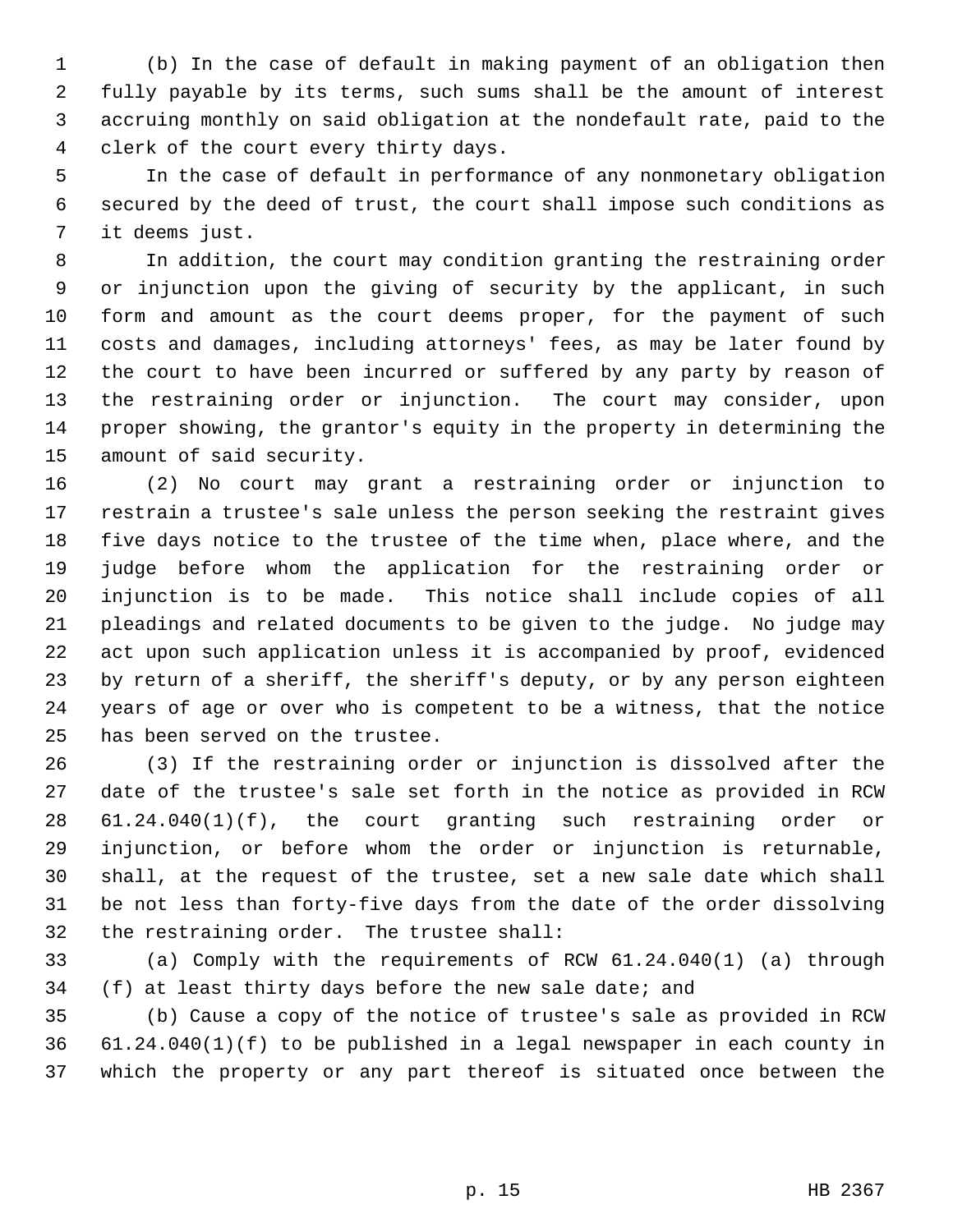1 thirty-fifth and twenty-eighth day before the sale and once between the 2 fourteenth and seventh day before the sale.

 3 (4) If a trustee's sale has been stayed as a result of the filing 4 of a petition in federal bankruptcy court and an order is entered in 5 federal bankruptcy court granting relief from the stay or closing or 6 dismissing the case, or discharging the debtor with the effect of 7 removing the stay, the trustee may set a new sale date which shall not 8 be less than forty-five days after the date of the bankruptcy court's 9 order. The trustee shall:

10 (a) Comply with the requirements of RCW 61.24.040(1) (a) through 11 (f) at least thirty days before the new sale date; and

12 (b) Cause a copy of the notice of trustee's sale as provided in RCW 13 61.24.040(1)(f) to be published:

14 (i) In a legal newspaper in each county in which the property or 15 any part thereof is situated, once between the thirty-fifth and twenty-16 eighth day before the sale and once between the fourteenth and seventh 17 day before the sale; and

18 (ii) By posting on the web site described in section 4 of this act 19 on or between the thirty-fifth and twenty-eighth day before the date of 20 sale, and to remain on the web site through the date of sale.

21 (5) Subsections (3) and (4) of this section are permissive only and 22 do not prohibit the trustee from proceeding with a trustee's sale 23 following termination of any injunction or stay on any date to which 24 such sale has been properly continued in accordance with RCW 25 61.24.040(6).

26 (6) The issuance of a restraining order or injunction shall not 27 prohibit the trustee from continuing the sale as provided in RCW 28 61.24.040(6).

29 NEW SECTION. **Sec. 4.** A new section is added to chapter 61.24 RCW 30 to read as follows:

31 (1) By December 31, 2014, the department shall develop and 32 thereafter maintain an internet web site to serve as a statewide portal 33 for the public to find and access notices of trustees' sales. The web 34 site must:

35 (a) Allow a trustee, upon payment of a fee, to easily post a notice 36 of trustee's sale;

37 (b) Allow the public, for no charge, to easily search notices by: